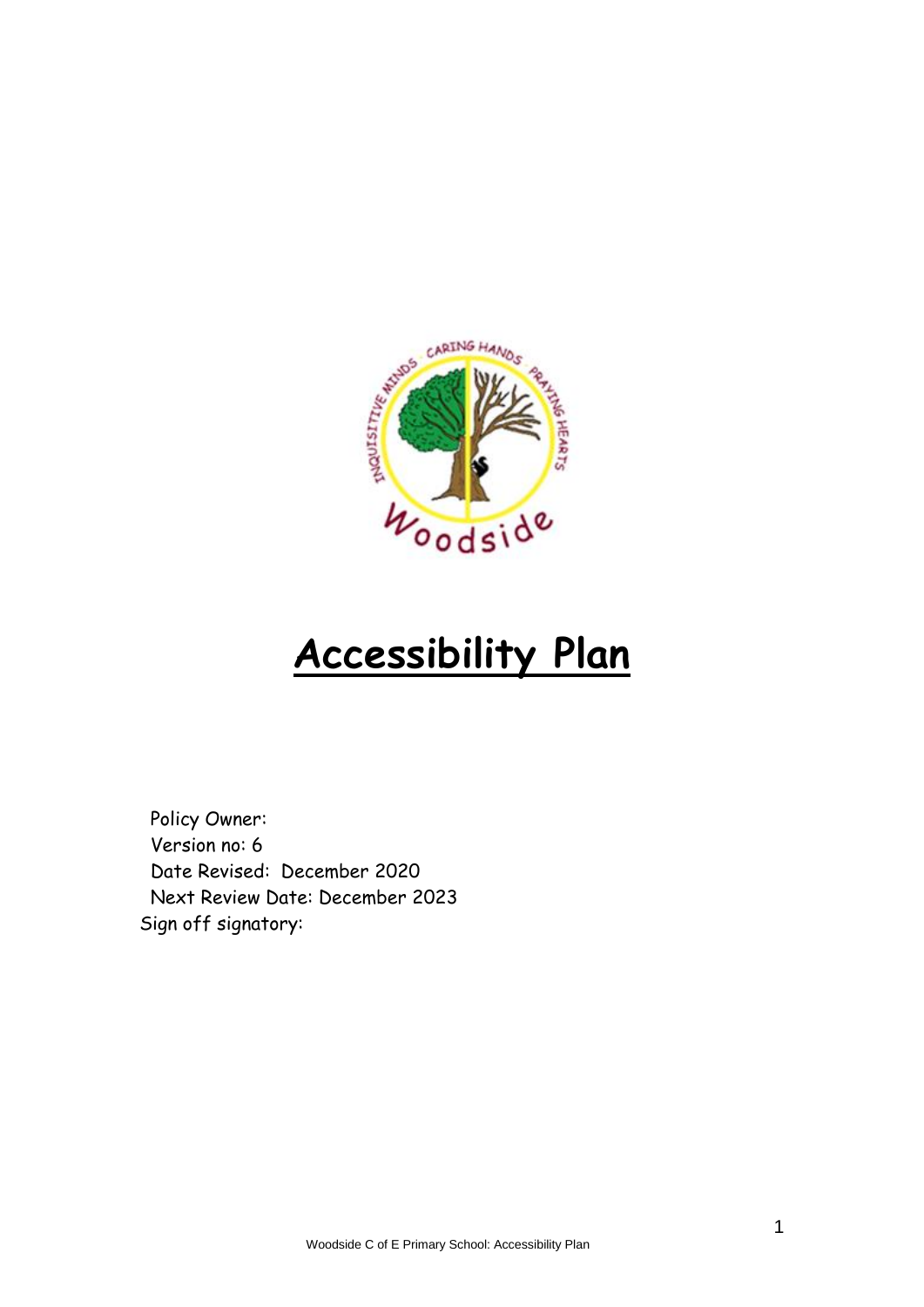## **Woodside C of E Primary School Aims statement**

We aim to provide a school which fosters confident, highly motivated and happy children and one which ensures that every child has the opportunity to fulfil their all-round potential through a broad and balanced curriculum which engenders equal opportunities for all.

## **Accessibility Plan**

At Woodside Church of England Primary School, we are committed to making our school a welcoming place for all. As a church school, we promote the principles of fairness and justice for all in line with gospel teachings, and in doing so welcome all members of the learning, working and visiting community into our school.

Facilities exist for Disabled users and visitors (installed September 2008)

We do our utmost to ensure that all visitors are afforded good access and a warm welcome.

The school provides the following:

- 1 Disabled car park space immediately in front of the school entrance
- Flat access from the car park
- 1 adult disabled toilet located in the front entrance hall
- 1 child's changing room with shower
- 1 lift from key stage 1 into the hall
- 1 lift from the ICT suite onto the KS2 corridor with exit /entrance to the KS2 playground
- Carpet soundproofing to all classrooms and corridors
- Well illuminated classrooms and corridors
- Good outdoor lighting
- All stairs in the school have steps with edges which are demarcated in a different colour
- All classrooms and offices have blinds fitted to reduce glare
- All but two of our classrooms are closed (2 open plan)
- Clear signage around the building
- Clevertouch boards
- Ability to increase print size where necessary.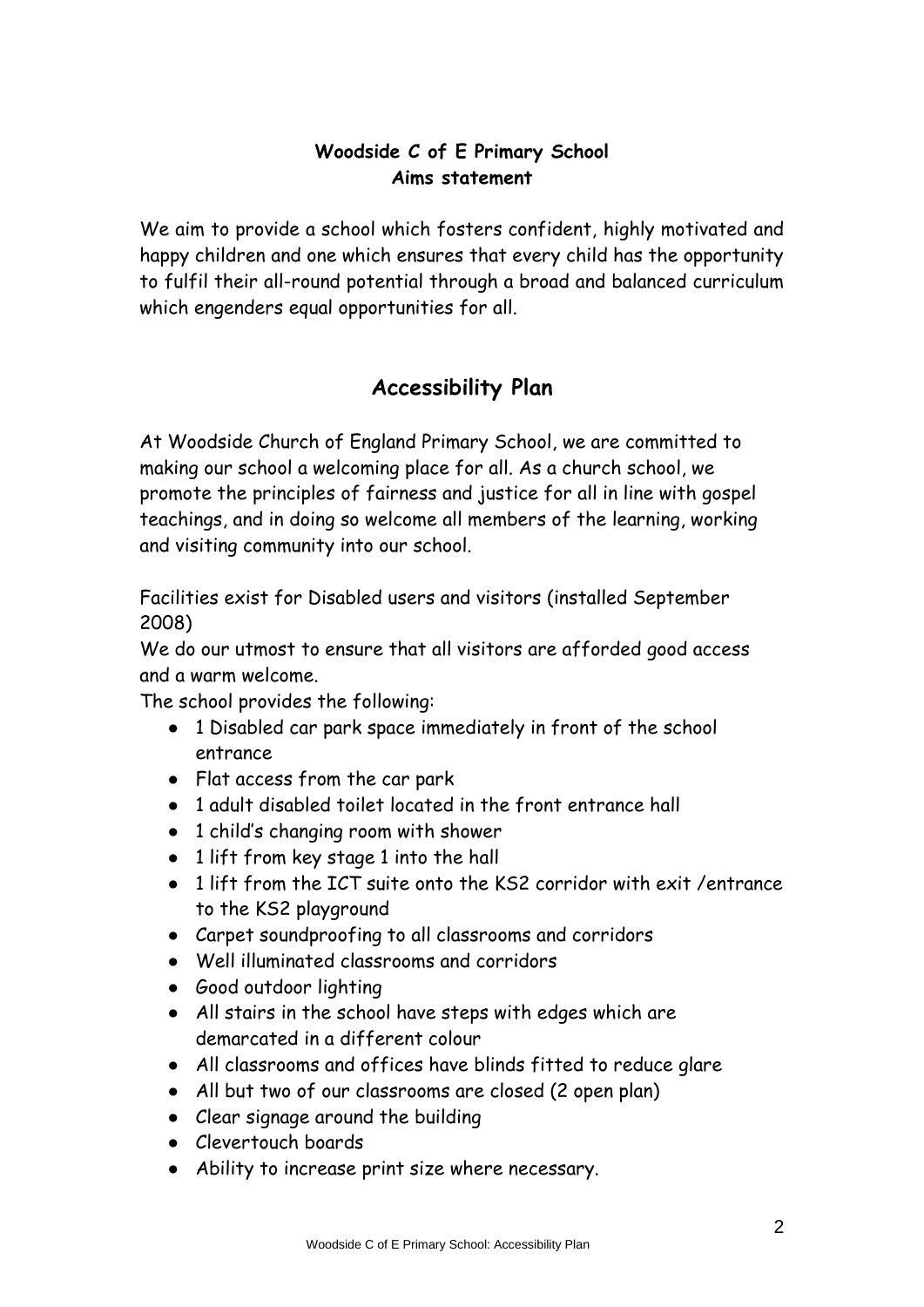- All staircases fitted with hand rails
- Outside access to playgrounds have ramp access for wheel chair users
- Regular support from The Vulnerable Learners Team
- Access to CAMHS (Child and Adult Mental Health Service) and Educational Psychology where necessary
- Close working relationships with school health team (Compass)
- Links with property services for health and safety issues, building development and site development
- Collaborative style of leadership which welcomes the views, beliefs, ideas and concerns of all of the community
- A well balanced and differentiated curriculum to meet the needs of all of the pupils
- Provision of a rich learning environment whereby the successes of the whole child are celebrated
- Residential visits which support the needs of all of our learners
- Children on regular medication are supported as per the school's 'Administering Medicines in School Policy.'

## **Attitudes to disability**

Everyone is warmly welcomed into Woodside C of E Primary School. The School aims statement is inclusive and promotes the rights of every individual. It is the duty of all members of staff to promote our Christian ethos. In addition;

- We ensure that facilities and building improvements include provision for both disabled and able bodied users
- Health and safety checks are actively encouraged by the Headteacher
- We have a fair and open admissions policy which is available on the school website
- There is a commitment by the Headteacher and Governing Body to access funding to meet the needs of pupils, staff and visitors
- We have non discriminatory practices in the recruitment of staff which is monitored by the BDMAT.